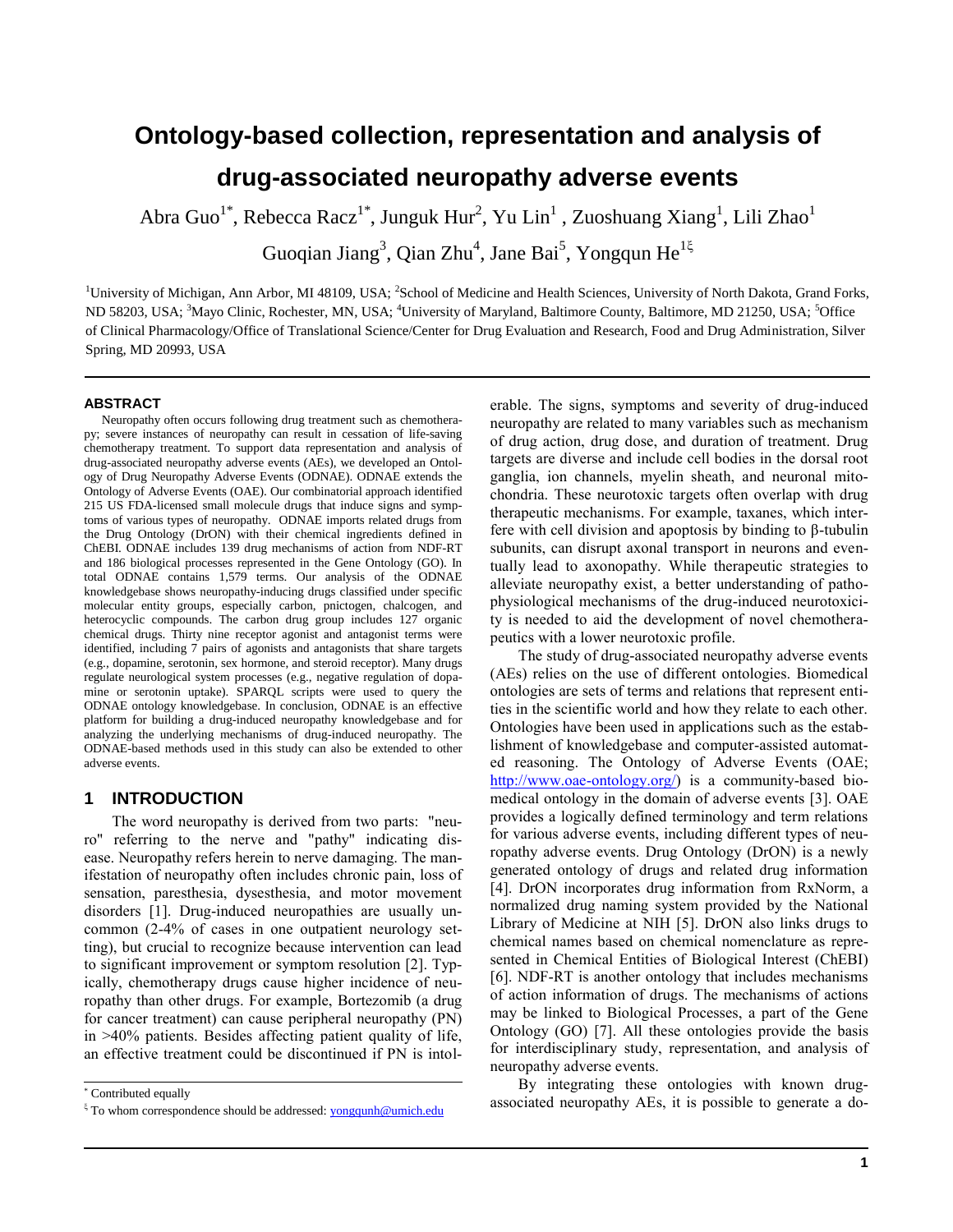main-specific ontology to represent and study drugassociated neuropathy AEs. In this paper, we report our efforts in developing a community-driven Ontology of Drug Neuropathy Adverse Events (ODNAE). We collected neuropathy-inducing drugs from a number of datasets, ontologically represented the drugs and their mechanisms, and generated scientific insights using ontology-based approaches.

# **2 METHODS**

## **Identification of FDA-approved drugs with neuropathy in their labels**

Several methods were applied to identify the US Food and Drug Administration (FDA)-approved drugs known to cause neuropathy. First, our study included a list of neuropathyassociated drugs identified from a previous study using literature mining, survey of three databases (Drugs@FDA, DailyMed, and SIDER), and manual curation [8]. This study uses neuropathy related terms from CTCAE [9] and MedDRA [10]. Secondly, we used an ADEpedia dataset developed at Mayo Clinic [\(http://adepedia.org\)](http://informatics.mayo.edu/adepedia) [11] to obtain the information on drugs associated with neuropathy. In the ADEpedia dataset, drugs are represented using the RxNorm codes (i.e., RxCUIs) and AEs are represented using the SNOMED CT [12] codes. Thirdly, we searched LinkedSPLs, a Linked Data resource that published the information of FDA-approved drug package inserts from DailyMed [13]. Lastly, we manually reviewed all the package insert documents and selected drugs after manual confirmation.

## **ODNAE editing and existing ontology term import**

ODNAE was developed using the format of W3C standard Web Ontology Language  $(OWL2)$ [\(http://www.w3.org/TR/owl-guide/\)](http://www.google.com/url?q=http%3A%2F%2Fwww.w3.org%2FTR%2Fowl-guide%2F&sa=D&sntz=1&usg=AFQjCNG4GQ0Ki2PEl-aJGv22eOzTwdzHZg). For efficient editing of OAE, Protégé 4.3 or 5.0 OWL ontology editor [\(http://protege.stanford.edu/\)](http://www.google.com/url?q=http%3A%2F%2Fprotege.stanford.edu%2F&sa=D&sntz=1&usg=AFQjCNEf87xk3h0vIesWH-a_IUAawxvVGw) was used. Based on the annotated data, we used OntoFox [\(http://ontofox.hegroup.org/\)](http://ontofox.hegroup.org/) [14] to extract subsets of related terms from different ontologies. Neuropathy AEs from OAE and drugs from DrON, were retrieved and imported to ODNAE respectively. The mechanisms of most of these drugs are extracted from NDF-RT and imported to ODNAE. Gene Ontology (GO) biological processing terms that match the drug mechanisms were manually identified and imported to ODNAE using Onto-Fox. Given that many terms from multiple ontologies (OAE, DrON, NDF-RT, and GO) were imported into ODNAE, the alignment of all the imported terms was a challenge and had been solved by a carefully designed strategy to manually assert top level terms of these imported ontology subsets under the ODNAE ontology hierarchical structure. Once the top level terms are aligned, the middle and bottom level ontology terms will be aligned automatically. In addition, we used Ontorat, another internally developed web-based program [\(http://ontorat.hegroup.org/\)](http://ontorat.hegroup.org/) [15], to assign RxNorm and NDF-RT identifiers to corresponding DrON drug terms using the annotation property *rdfs:seeAlso*.

## **Generation of new ODNAE terms and axioms related to drug-induced neuropathy AEs**

Ontorat was used to generate specific drug-induced neuropathy AE terms with "ODNAE\_" prefix, and define new axioms to link the newly generated ODNAE terms with corresponding drugs and neuropathy AEs. To run the Ontorat program, all the related data were formalized into a structure Excel template. Ontorat scripts were developed to identify sets of data and insert them into ODNAE under appropriate hierarchical structures.

## **ODNAE access, visualization, and licensing**

The ODNAE project website is located at Github: [https://github.com/odnae.](https://github.com/odnae) ODNAE has been deposited in the repositories of Ontobee [\(http://www.ontobee.org/browser/index.php?o=ODNAE\)](http://www.ontobee.org/browser/index.php?o=ODNAE) and NCBO BioPortal [\(http://bioportal.bioontology.org/ontologies/ODNAE\)](http://bioportal.bioontology.org/ontologies/ODNAE). The ODNAE source code is also freely available under the Creative Commons 3.0 License [\(http://creativecommons.org/licenses/by/3.0/\)](http://creativecommons.org/licenses/by/3.0/). This licensing allows ODNAE users to freely distribute and use ODNAE.

# **SPARQL query of ODNAE**

The Ontobee [16] SPARQL query web page [\(http://www.ontobee.org/sparql\)](http://www.ontobee.org/sparql) was used to perform SPARQL queries of the ODNAE ontology to answer specifically designed questions.

# **Heatmap analysis of ODNAE data**

The correlation between drug molecular entities and adverse events were presented using a heatmap. The heatmap was created using n×m count matrix, where n is the number of AEs and m is the number of drug molecular entities. The heatmap was ordered using the Manhattan distance and the molecular entities were clustered using the complete linkage method. The heatmap was plotted using R 3.1.3.

# **3 RESULTS**

The overall goal of this project is to generate and analyze an ontology-based knowledgebase of drug-associated neuropathy AEs. To achieve this goal, we first used different methods to identify drugs associated with different types of neuropathy AEs. Related information was then represented in the ODNAE and further analyzed.

In what follows, single quotation marks ' ' are used to quote specific ontology terms.

# **3.1 215 FDA-licensed drugs were found to be associated with neuropathy adverse events**

Using the approach described in the Methods section, we identified 215 chemical drugs known to induce neuropathy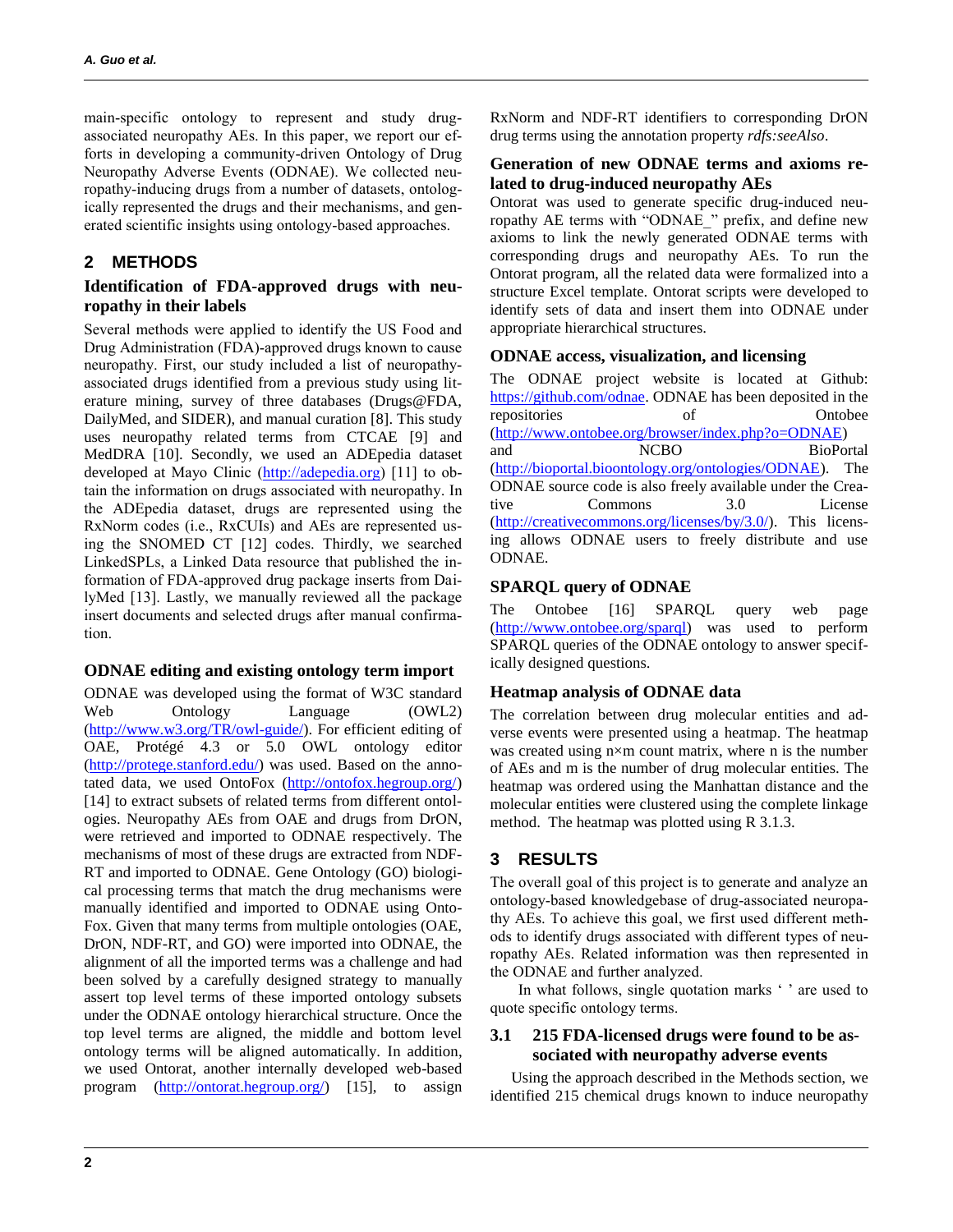AEs. This list of drugs does not include 36 drugs that were identified from our data sources due to either a lack of DrON IDs, a clear label of a neuropathy AE, or absence of a subclass of neuropathy AE. It is noted that the data from user-reported FDA adverse event case reporting systems (FAERS) [17] were not used. An Excel file containing 215 annotated drugs and neuropathy AEs is stored in the ODNAE Github repository: [https://github.com/odnae/odnae/raw/master/src/ontology/On](https://github.com/odnae/odnae/raw/master/src/ontology/Ontorat_inputs/odnae-data-outputupdate.xlsx) [torat\\_inputs/odnae-data-outputupdate.xlsx.](https://github.com/odnae/odnae/raw/master/src/ontology/Ontorat_inputs/odnae-data-outputupdate.xlsx)

#### **3.2 General ODNAE design and statistics**

The top level hierarchy of ODNAE is demonstrated in Fig. 1 and explained below.



Fig. 1. Top level ODNAE hierarchy.

First, ODNAE extends OAE and reuses the upper level of OAE. Like OAE, ODNAE uses the Basic Formal Ontology (BFO) [18] as the upper level ontology. BFO contains two branches, 'continuant' and 'occurrent' [19, 20]. The 'continuant' branch represents time-independent entities such as material entity and quality. The 'occurrent' branch represents time-related entities such as adverse event, drug administration, drug metabolism, and dose accumulation in human. By aligning different terms under the two branches of BFO, knowledge from broad biological areas related to drug-associated neuropathy AEs were captured and organized under a comprehensive ontology-level structure.

Among several drug ontologies (RxNorm, NDF-RT, and DrON), we selected DrON as the default ontology for representing drugs, as DrON allows mapping between drugs and ChEBI chemical terms. In addition, like ODNAE and OAE, DrON is also aligned with BFO. The advantage of using BFO is that BFO has been adopted by over 100 biomedical ontologies. All these ontologies follow ontology design principles of the Open Biomedical Ontologies (OBO) Foundry [20]. Therefore, we were able to easily import and integrate related terms from DrON, OAE, and other OBO ontologies into ODNAE. In order to enable data integration and data reuse, we added links from the DrON terms to RxNorm and NDF-RT IDs by annotation property *rdfs:seeAlso* in ODNAE .

Fig. 2 shows the basic design pattern of ODNAE representation of drug-associated neuropathy AEs (Fig. 2A) and one example of implementing the design (Fig. 2B). Specifically, a 'drug-associated neuropathy AE' (*e.g.*, 'bupropionassociated neuropathy AE') occurs after ('preceded\_by') an administration of a drug (*e.g.*, Bupropion Oral Tablet or Aplezin) in a 'human' patient. The human has different qualities (such as 'age', 'gender', and 'disease history') and genomics background which may affect adverse event outcomes. The drug has a proper component of a molecular entity (*e.g.*, bupropion). The drug also has a specific role in a biological process. The NDF-RT mechanism of action (MoA) terms (*e.g.*, dopamine uptake inhibitor) is represented as 'role' (BFO\_0000023), which is realized in a Gene Ontology (GO) biological process (*e.g.*, 'negative regulation of dopamine uptake' GO\_0051585) (Fig. 2).



**Fig. 2.** ODNAE design pattern and example. (A) ODNAE design pattern of representing drug-associated neuropathy AE. (B) ODNAE representing bupropion-associated neuropathy AE.

The linked information illustrated in Fig.2 is logically defined in ODNAE. Logical constraints allow proper integration and hierarchies among terms from different ontologies of drugs, the chemicals of active drug ingredients, GO processes, and other information cross-linked with axioms. As a result, the ontology knowledgebase of drug neuropathy AEs can be analyzed at different levels of classification.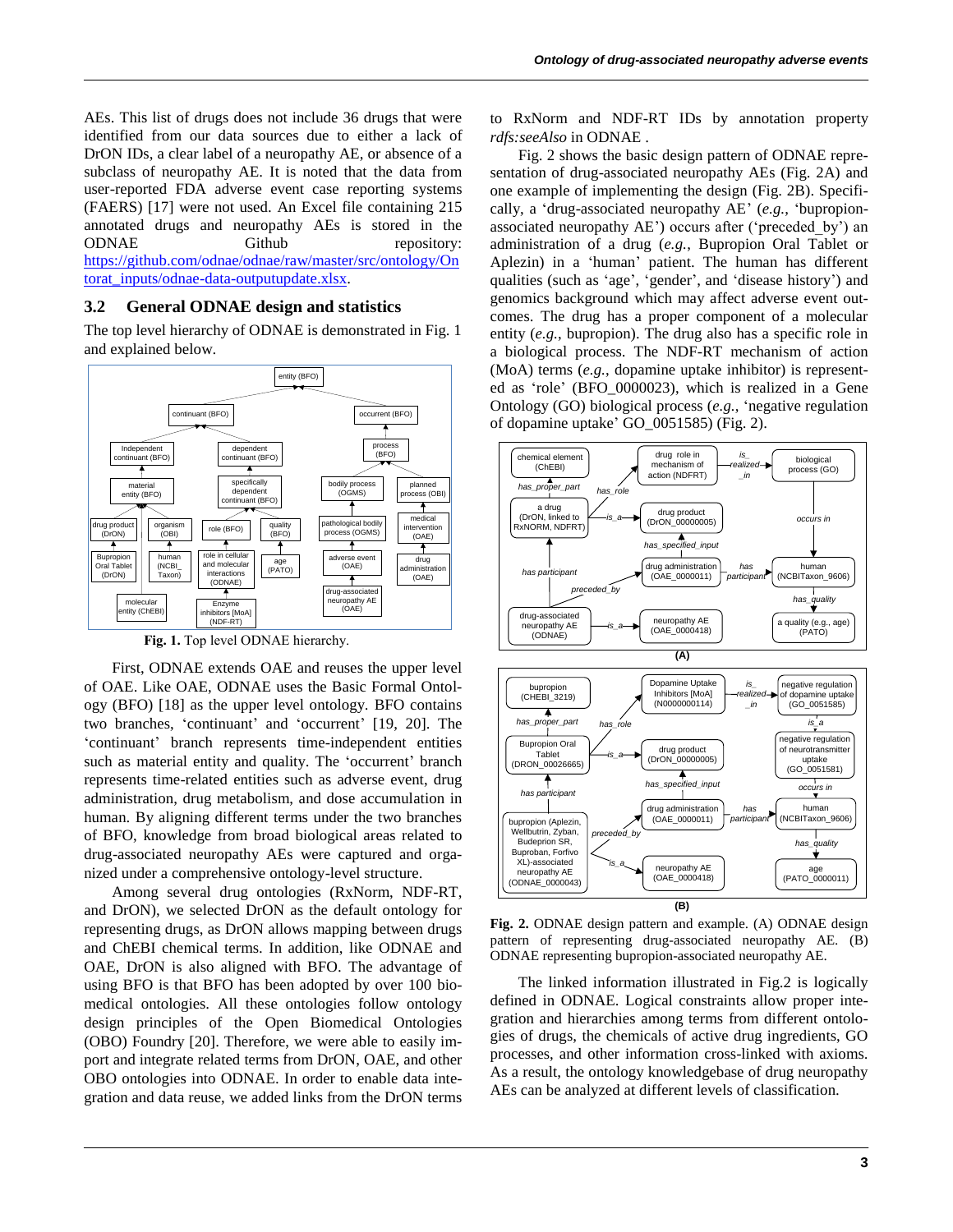As shown in Fig. 1 and 2, ODNAE imports terms from many existing ontologies and also contains newly generated, ODNAE-specific terms. In total, ODNAE contains 1,579 terms, including 249 terms with "ODNAE\_" prefix and terms imported from other ontologies such as 25 OAE terms, 500 ChEBI terms, and 331 DrON terms. The detailed statistics of ODNAE is available at the Ontobee website: [http://www.ontobee.org/ontostat.php?ontology=ODNAE.](http://www.ontobee.org/ontostat.php?ontology=ODNAE)

In the next sections, we will provide more details about the ODNAE contents and scientific insights from ODNAE data analysis.

## **3.3 Various types of neuropathy AEs are associated with drugs**

Our study identified 20 types of neuropathy AEs, each of which is associated with at least one drug (Fig. 3). Represented in a hierarchical structure, these AEs are logically defined and cross-referenced to existing AE representation systems including MedDRA [10].



**Fig. 3.** Various drug-associated neuropathy AEs as represented in OAE and imported to ODNAE. Red numbers represent the numbers of drugs associated with the corresponding AEs. Circled are 3 terms not asserted but inferred under 'peripheral neuropathy AE' using a Hermit reasoner in Protege OWL editor.

## **3.4 Ontology representation of neuropathyassociated drugs and drug ingredients**

The active ingredient of a drug product plays a vital role in its mechanism. The chemical structures of the drug active ingredients are represented in ODNAE using ChEBI terms. Additional ChEBI terms are also imported to form the hierarchy of these active ingredients of drugs. The relation between a drug and a ChEBI chemical is presented by an object property 'has proper part' (Fig. 2).

 Most drug-associating ChEBI terms are under the branch of 'molecular entity' (CHEBI\_23367). There are 23 classes, for example, 'carbon group molecular entity' (CHEBI\_33582), at the third layer below ChEBI term 'molecular entity' (Fig. 4A). Among all these 23 classes, the carbon group molecular entity class is associated with 127 drugs (the highest number). All drugs under this group were indeed all organic molecular entities (Fig. 4A). Among 13 subclasses of organic entities, heterorganic entities link to 116 neuropathy-inducing drugs (Fig. 4A). Fig. 4B provides an example of a subclass of heterorganic entities (Fig. 4B). All the results can be counted from the ontology display in the Protégé OWL editor. Alternatively, as detailed later, a SPARQL script can obtain the same count results.



**Fig. 4.** Example ChEBI classification of drug chemicals inducing neuropathy AEs. (A) 14 neuropathy-inducing drugs are classified under nucleotide. (B) 21 drugs containing organohalogen compounds as active ingredients were found to induce neuropathy AEs.

## **3.5 Ontology-based representation and analysis of drug mechanisms**

A total of 139 mechanisms of action (MoA) terms related to neuropathy-inducing drugs was identified from NDF-RT and imported to ODNAE. We identified 13 GO biological processes that directly realize roles, or MoAs from NDF-RT. Many MoA terms do not have matched GO terms. ODNAE also includes 173 GO terms that are the ancestor (or related) terms of these 13 GO terms.

Much insight was gained by examining the NDF-RT MoAs collected in ODNAE (Fig. 5). All NDF-RT roles were organized as subclasses of 'role in cellular and molecular interactions', including the roles as enzyme inhibitors, immunological and biological factors, and receptors of different biological interactions. Our results showed that 12 neuropathy AE related drugs inhibit the uptake of three neurotransmitters [dopamine (1), norepinephrine (10), and serotonin (11)]. There are 20 drugs that interact with the Gprotein receptors that contribute to neuropathy adverse events. We identified 39 drug agonist and antagonist terms, including 16 agonists and 23 antagonists. Among them, there are 7 pairs of agonists and antagonists that share targets, including adrenergic, dopamine, and steroid hormone receptor agonists/antagonists shown in Fig. 5. The other four pairs are sex hormone, serotonin, hormone, and adrenergic alpha agonists/antagonists.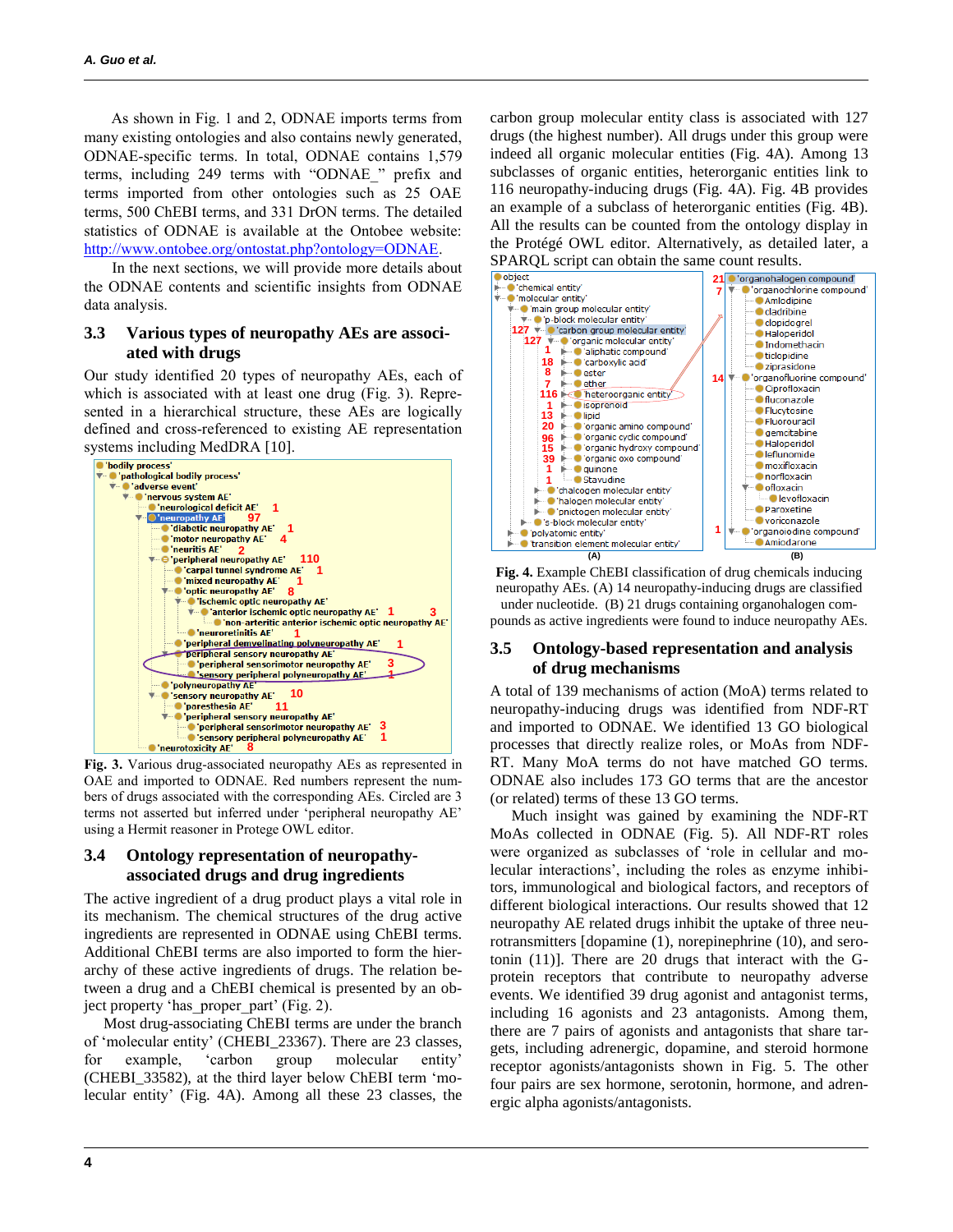The GO terms in ODNAE cover a variety of processes, including negative regulation of neurotransmitter uptake and synaptic transmission. GO terms are linked to genes and proteins. We will investigate in the future how ODNAE can represent gene/protein-based neuropathy mechanisms with the support of GO.



**Fig. 5. V**arious roles in cellular and molecular interactions played by drugs associated with neuropathy AEs. The branch circled in blue indicates inhibitor roles related to neurotransmission. Roles circled in red indicate either agonists or antagonists associated with neuropathy AEs.

## **3.6 Query of drug-induced neuropathy AEs**

The ODNAE knowledgebase can be queried through the Ontobee SPARQL program. Different questions can be addressed using SPARQL queries. For example, a SPARQL script was generated to identify what drugs act as a serotonin agonist (Fig. 6). The query resulted in three drugs: eletriptan, almotriptan, and zolmitriptan. Using the same approach, we also found one drug (ziprasidone Oral Capsule) that acts as a serotonin antagonist (N0000000130).

| #Goal: Find drugs has role (RO 0000087) of                                        |
|-----------------------------------------------------------------------------------|
| Serotonin Agonists [MoA] (N0000000256) from ODNAE<br>≢                            |
| prefix owl: <http: 07="" 2002="" owl#="" www.w3.org=""></http:>                   |
| prefix obo: <http: obo="" purl.obolibrary.org=""></http:>                         |
| prefix ndfrt: <http: evs.nci.nih.gov="" ftp1="" ndf-rt="" ndf-rt.owl#=""></http:> |
| SELECT distinct ?drug ?drug label                                                 |
| FROM <http: merged="" obo="" odnae="" purl.obolibrary.org=""></http:>             |
| WHERE {                                                                           |
| ?drug rdfs:subClassOf ?bnode .<br>?drug rdfs:label ?drug label .                  |
| ?bnode owl:onProperty obo:RO_0000087;                                             |
| owl:someValuesFrom ndfrt:N0000000256 .                                            |
|                                                                                   |
|                                                                                   |
| Output format Table - Max Rows 10 -                                               |
| Run Query<br>Reset                                                                |
|                                                                                   |
| Result Raw Request/Permalinks   Raw Response                                      |
| drug label<br>drug                                                                |
| http://purl.obolibrary.org/obo/DRON_00013763 eletriptan                           |
| http://purl.obolibrary.org/obo/DRON 00018348 almotriptan                          |
| http://purl.obolibrary.org/obo/DRON 00023808 zolmitriptan Oral Tablet             |

**Fig. 6.** SPARQL query of drugs acting as a serotonin agonist. The query was done in Ontobee SPARQL website [\(http://www.ontobee.org/sparql\)](http://www.ontobee.org/sparql).

## **3.7 Heatmap analysis of the correlations between drug molecular entities and neuropathy AEs**

Using the SPARQL queried results, we performed various analyses. For example, we generated SPARQL scripts to obtain the drug molecular entities and AEs that are associated with different drugs in ODNAE. Such data were further used to generate a heatmap to explore the correlation between drug molecular entities and various neuropathy AEs (Fig. 7). Our results showed that drug-associated carbon groups (CHEBI\_33582), pnictogen (CHEBI\_33302), chalcogen (CHEBI\_33304) and heterocyclic compounds (CHEBI\_5686) were associated with the highest numbers of AE cases (Fig. 7).



**Fig. 7.** Heatmap analysis of drug molecular entity-AE relations. Drug molecular entities covered DrON terms at the third layer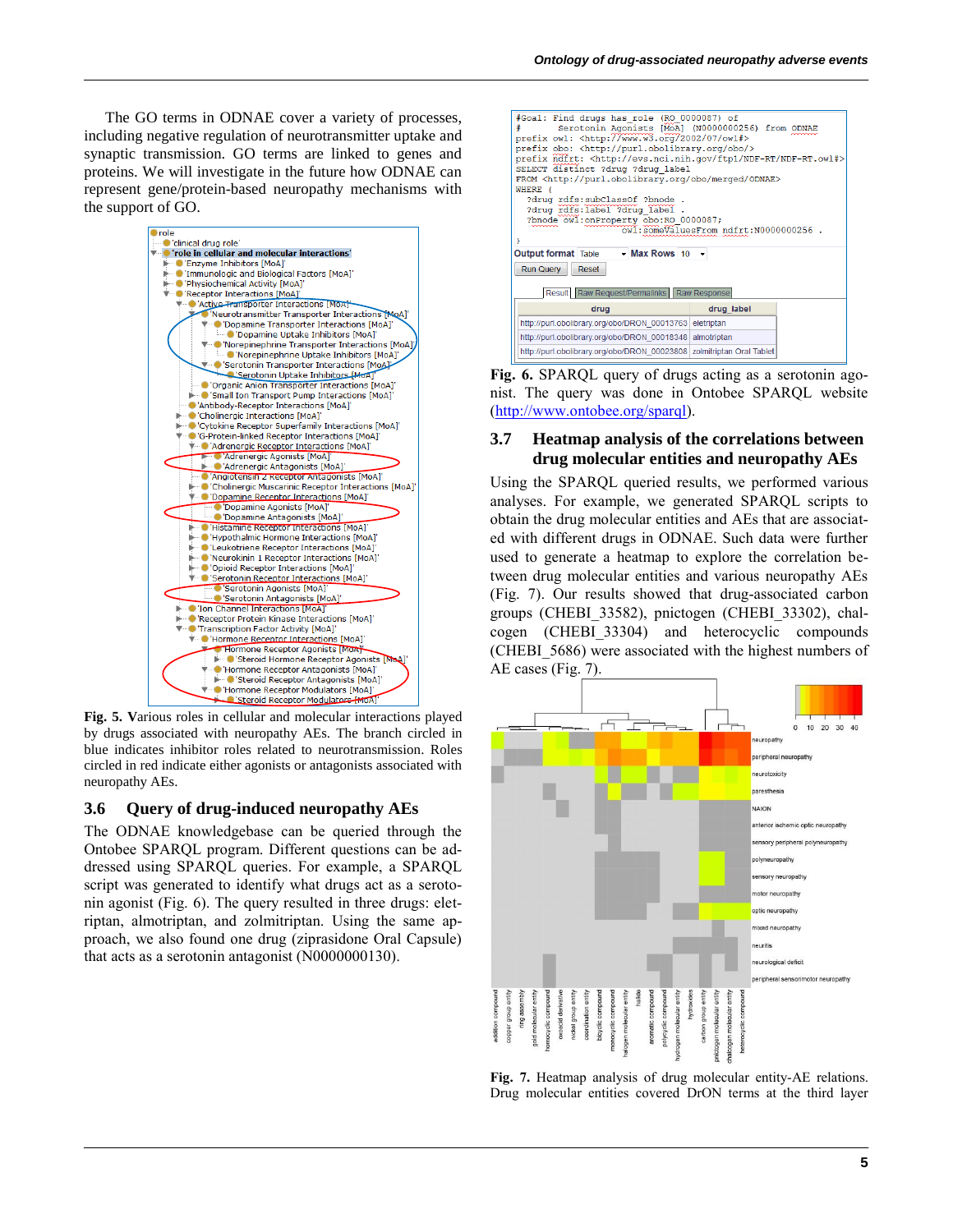under the ChEBI term 'molecular entity'. Light grey is 0 and dark grey is the 1. The rest are ordered by yellow, orange and red.

## **4 DISCUSSION**

Drugs of diverse pharmacological classes may cause symptoms and varying degrees of severity of neuropathy AEs. Systematic classification and analysis of these drugs are crucial in finding common features and mechanisms of how they cause neuropathy. Biomedical ontologies provide an ideal platform for integrating and analyzing related information. In this study, we generated ODNAE to represent drug-induced neuropathy AEs and link these AEs to different sets of data (*e.g.*, drugs, chemical characteristics, drug targets, roles, and biological processes). The patterns of neuropathy AE related drugs were analyzed, which provides the basis for further analysis of the inherent mechanisms of drug-induced neuropathy AEs.

As a knowledgebase, ODNAE captures knowledge extracted from biomedical bench research, clinical practices, and public health. Owing to the parsable and machine readable nature of the AE knowledgebase, ODNAE supports neuropathy AE data exchange, data integration, and automated reasoning and classification. The scientific findings from this study demonstrate the advantage of ontology supported data integration and classification, which benefits downstream statistics analysis. The OAE/ODNAE-based framework can be extended to other drug and AE studies.

Chemical characteristics of drug, drug disposition in humans, and patient factors could all play a role in the induction of adverse drug events. For example, age, drug dosage, and individual patient biology each play a critical role in specific drug neuropathy AEs. As shown in Fig. 2, these parameters can be linked to other elements presented in a semantic framework. The ODNAE-based integrative analysis would be able to identify relations between those factors and drug-associated neuropathy. Our work defines a very important framework for understanding drug-induced peripheral neuropathy. Ultimately it will allow us to advance personalized medicine, including the development of neuroprotective strategies for cancer patients or patients suffering from neurological disorders such as diabetic neuropathy.

Our ONDAE will be continuously expanded and computerized to integrate multiple layers of information, including chemical characteristics of drugs, biological receptors and processes at the cellular level, drug disposition in patients, pharmacogenetics, and population level variables.

# **5 CONCLUSION**

ODNAE is a biomedical ontology and a knowledgebase of neuropathy AEs associated with 215 drugs. The analyses of logically formed ODNAE information revealed scientific insights into drug-associated neuropathy adverse events.

# **ACKNOWLEDGEMENTS**

This work was supported by a NIH grant R01AI081062.

## **DISCLAIMER**

The views expressed are those of the authors and do not necessarily represent the position of, nor imply endorsement from, the US Food and Drug Administration or the US government.

## **REFERENCES**

1 Delforge, M., Blade, J., Dimopoulos, M.A., Facon, T., Kropff, M., Ludwig, H., Palumbo, A., Van Damme, P., San-Miguel, J.F., and Sonneveld, P.: 'Treatment-related peripheral neuropathy in multiple myeloma: the challenge continues', Lancet Oncol, 2010, 11, (11), pp. 1086-1095

2 Weimer, L.H.: 'Medication-induced peripheral neuropathy', Curr Neurol Neurosci Rep, 2003, 3, (1), pp. 86-92

3 He, Y., Sarntivijai, S., Lin, Y., Xiang, Z., Guo, A., Zhang, S., Jagannathan, D., Toldo, L., Tao, C., and Smith, B.: 'OAE: The Ontology of Adverse Events', Journal of biomedical semantics, 2014, 5, pp. 29

4 Hanna, J., Joseph, E., Brochhausen, M., and Hogan, W.R.: 'Building a drug ontology based on RxNorm and other sources', Journal of biomedical semantics, 2013, 4, (1), pp. 44

5 Nelson, S.J., Zeng, K., Kilbourne, J., Powell, T., and Moore, R.: 'Normalized names for clinical drugs: RxNorm at 6 years', Journal of the American Medical Informatics Association : JAMIA, 2011, 18, (4), pp. 441-448

6 Hastings, J., de Matos, P., Dekker, A., Ennis, M., Harsha, B., Kale, N., Muthukrishnan, V., Owen, G., Turner, S., Williams, M., and Steinbeck, C.: 'The ChEBI reference database and ontology for biologically relevant chemistry: enhancements for 2013', Nucleic acids research, 2013, 41, (Database issue), pp. D456-463

7 Ashburner, M., Ball, C.A., Blake, J.A., Botstein, D., Butler, H., Cherry, J.M., Davis, A.P., Dolinski, K., Dwight, S.S., Eppig, J.T., Harris, M.A., Hill, D.P., Issel-Tarver, L., Kasarskis, A., Lewis, S., Matese, J.C., Richardson, J.E., Ringwald, M., Rubin, G.M., and Sherlock, G.: 'Gene ontology: tool for the unification of biology. The Gene Ontology Consortium', Nature genetics, 2000, 25, (1), pp. 25-29

8 Hur, J., Guo, A.Y., Loh, W.Y., Feldman, E.L., and Bai, J.P.: 'Integrated systems pharmacology analysis of clinical drug-induced peripheral neuropathy', CPT: pharmacometrics & systems pharmacology, 2014, 3, pp. e114

9 NCI Common Terminology Criteria for Adverse Events (CTCAE): [http://evs.nci.nih.gov/ftp1/CTCAE/About.html,](http://evs.nci.nih.gov/ftp1/CTCAE/About.html) access on May 21, 2015

10 Brown, E.G., Wood, L., and Wood, S.: 'The medical dictionary for regulatory activities (MedDRA)', Drug Saf, 1999, 20, (2), pp. 109-117

11 Jiang, G., Liu, H., Solbrig, H.R., and Chute, C.G.: 'ADEpedia 2.0: Integration of Normalized Adverse Drug Events (ADEs) Knowledge from the UMLS', AMIA Joint Summits on Translational Science proceedings AMIA Summit on Translational Science, 2013, 2013, pp. 100- 104

12 Brown, S.H., Elkin, P.L., Bauer, B.A., Wahner-Roedler, D., Husser, C.S., Temesgen, Z., Hardenbrook, S.P., Fielstein, E.M., and Rosenbloom, S.T.: 'SNOMED CT: utility for a general medical evaluation